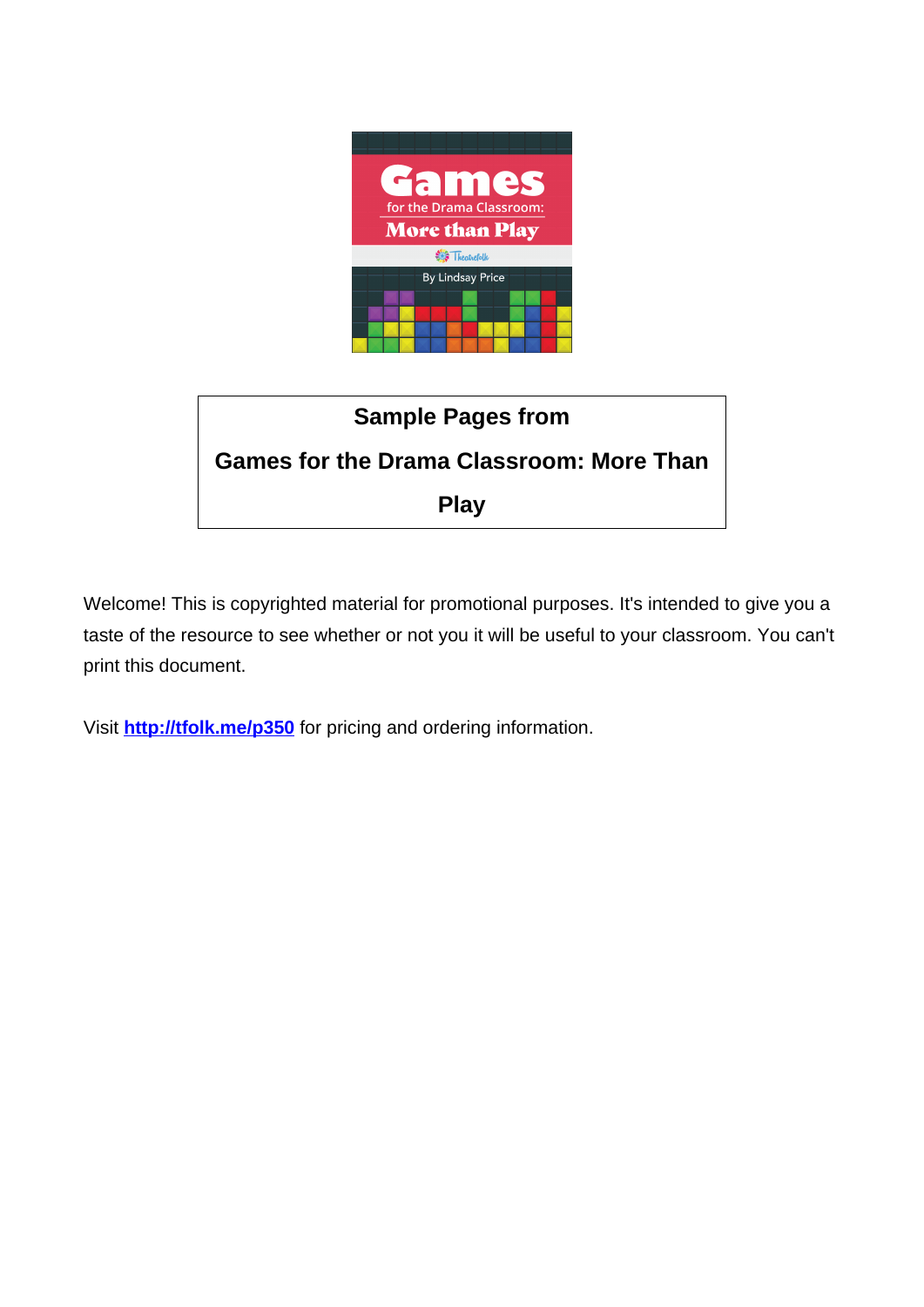Copyrighted Material

# **for the Drama Classroom:** More than Play **Games**





Copyrighted Material for promotional purposes. Do not print or copy. Visit **<http://tfolk.me/p350>** for pricing and ordering information.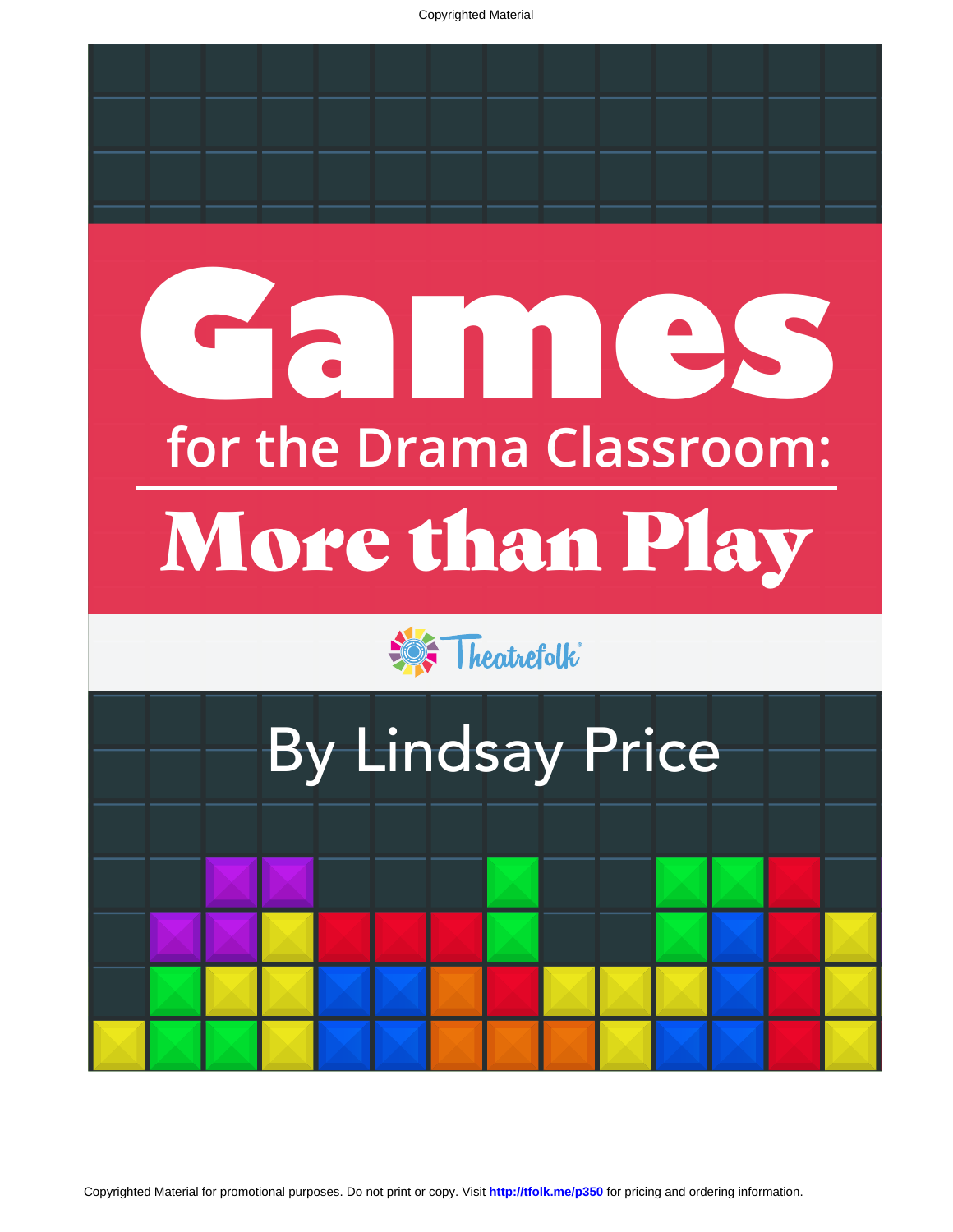Copyrighted Material

Games for the Drama Classroom: More than Play Copyright © 2018 Lindsay Price

CAUTION: This book is fully protected under the copyright laws of Canada and all other countries of the Universal Copyright Convention.

No part of this book covered by the copyrights hereon may be reproduced or used in any form or by any means - graphic, electronic or mechanical - without the prior written permission of the author.

Published by: Theatrefolk Inc.

e-mail: help@theatrefolk.com website: www.theatrefolk.com

#### Photocopying / Multiple Copies

The sole owner of this book may copy the Lesson Plans for his or her class for educational purposes. All other purposes for duplication and/or distribution are prohibited.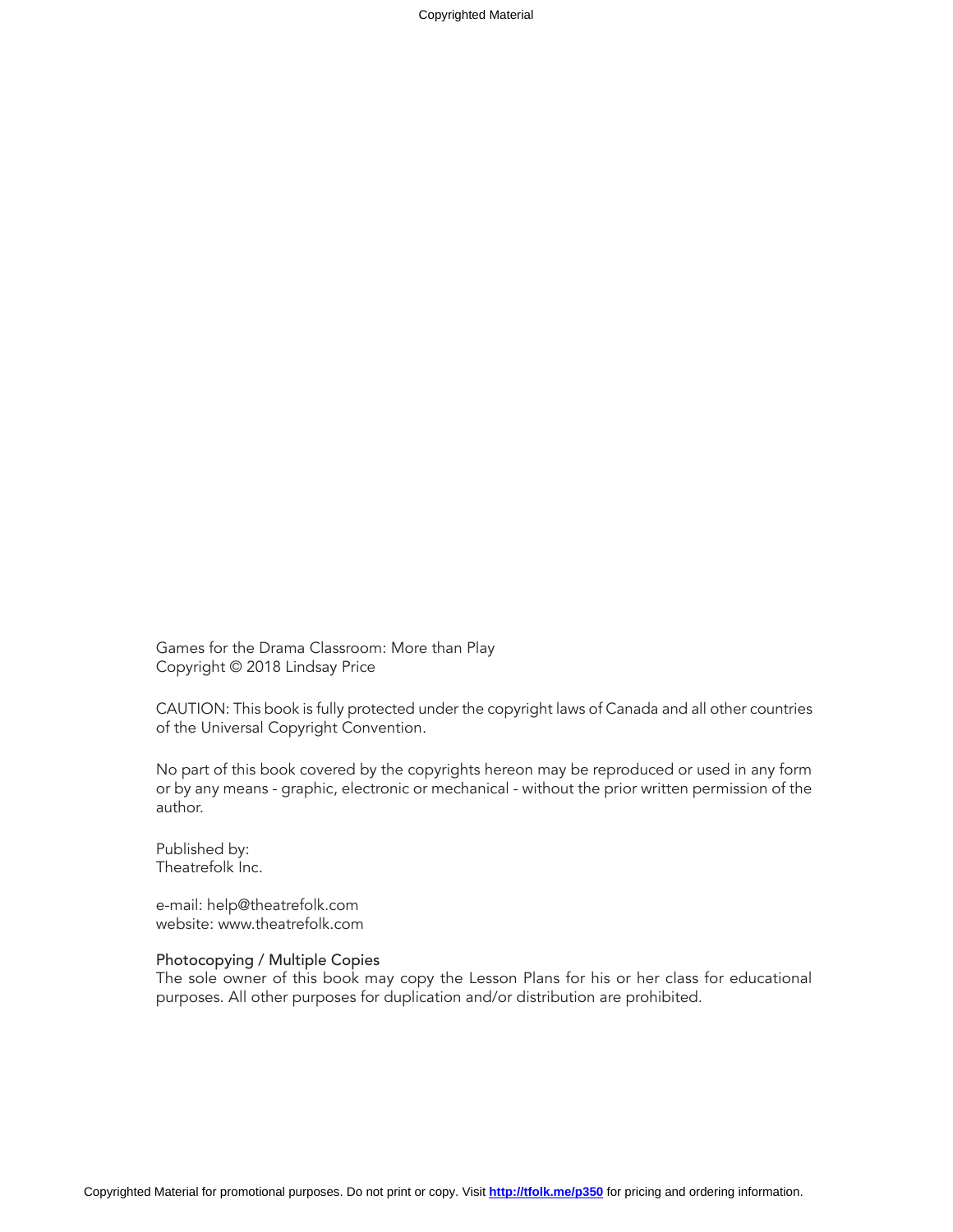## **Games for the Drama Classroom: More than Play**

It's long been a criticism of the drama classroom: *They're just playing games.* But the value goes far beyond the notion of "play": communication skills, collaboration skills, team building, focus building, confidence building, and ensemble building can all developed through games.

It is inevitable that you will have students at different learning levels and who respond to different learning methods. You can use games to practically apply concepts that might be missed in a typical classroom setting.

The games in this collection are grouped into specific categories and each is identified with a goal. This way, you don't even have to refer to the activities as games. The next time your admin says *It's just a game,* you can say *THIS is a focus-building activity!*

Lindsay Price i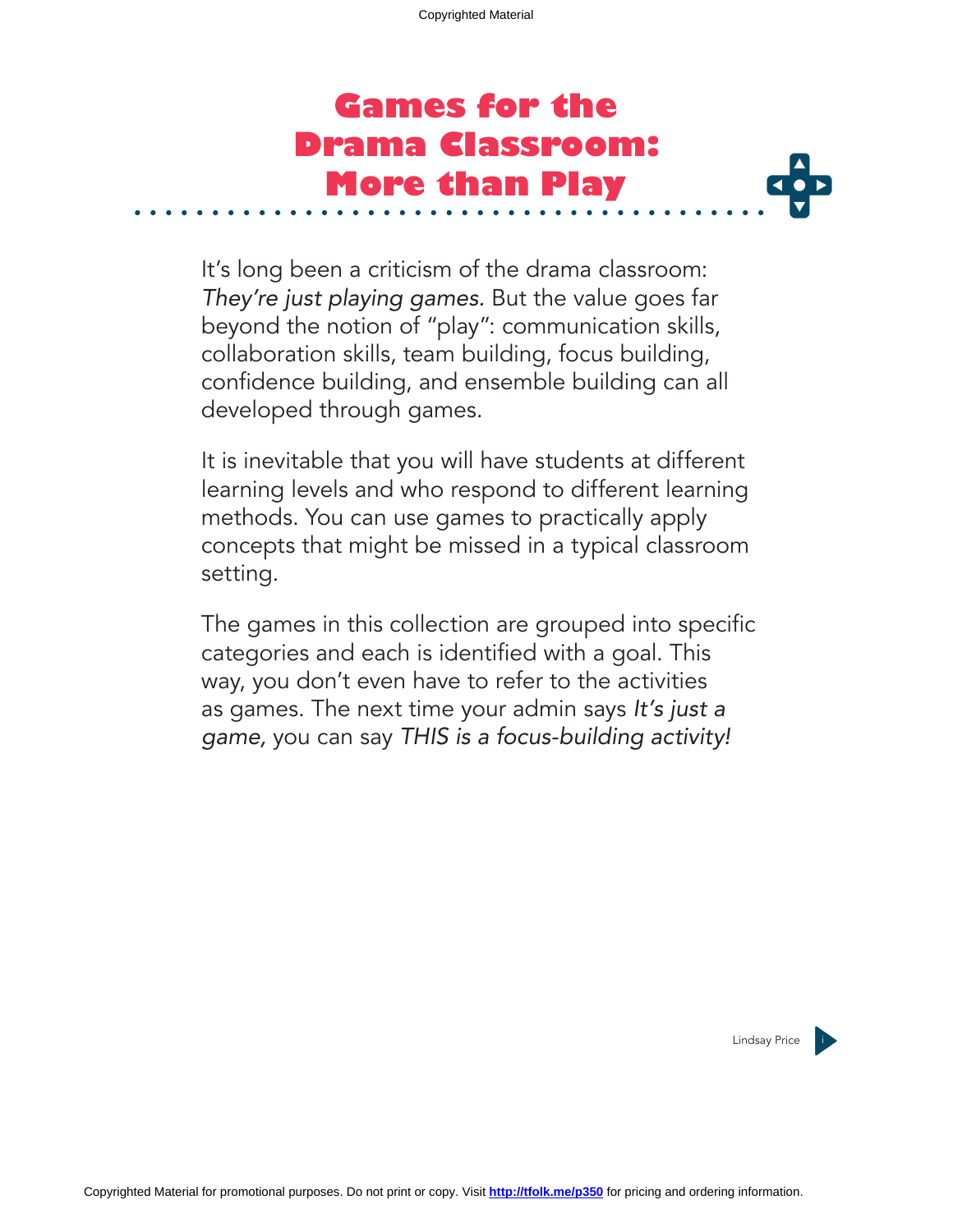# **Table of Contents**

| 7. BONUS: Reflection Questions and Exit Slip Prompts  81 |
|----------------------------------------------------------|



ii Games for the Drama Classroom: More than Play theatrefolk.com theatrefolk.com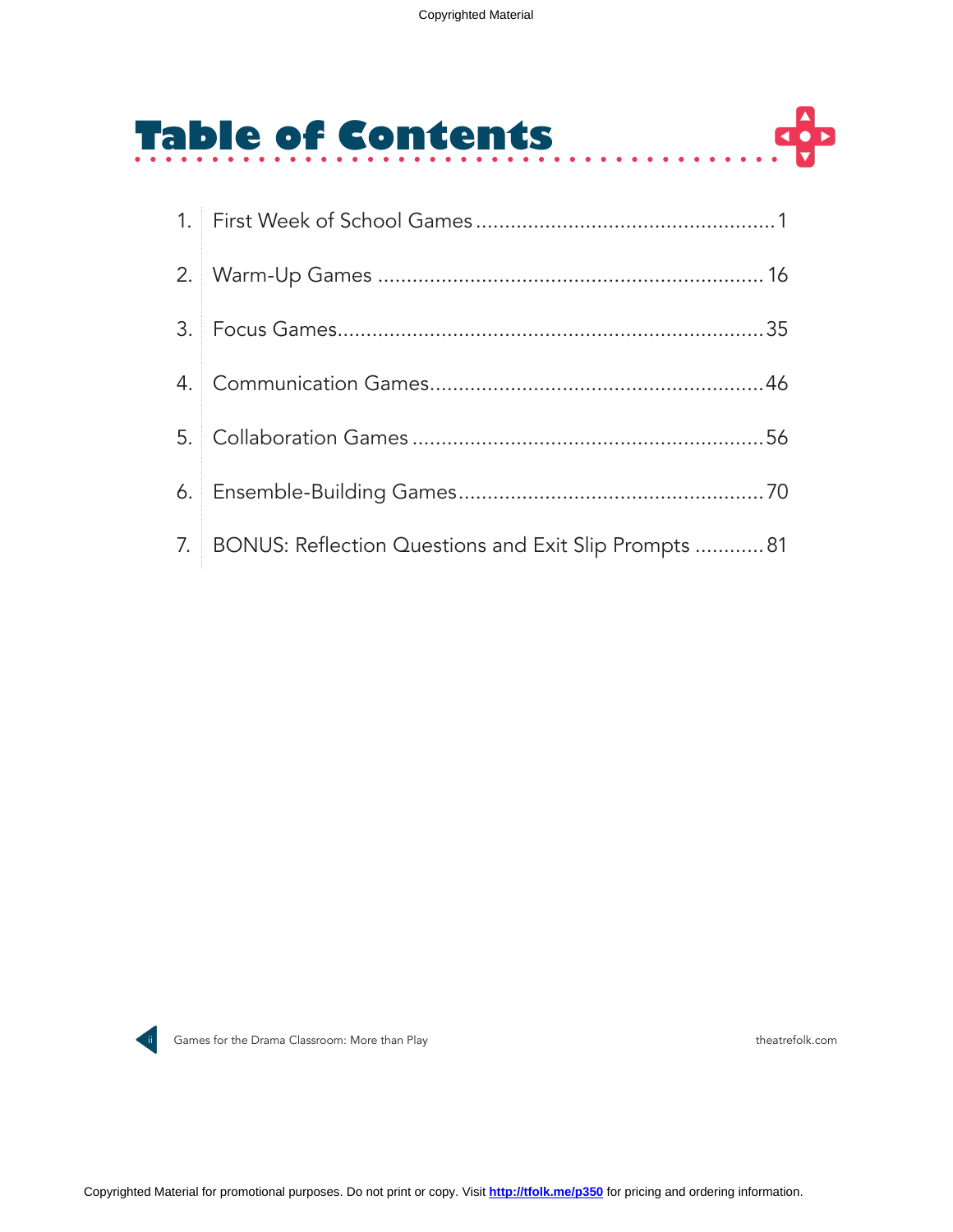### **First Week of School Games**



Game play during the first week of school is necessary – especially if you're working with new students, or students new to you. Certainly it's important to introduce the syllabus and classroom expectations. But it's also important to get your students thinking like an ensemble, used to working in groups, and problem solving in unique scenarios. Game play will let you know how a particular group communicates and collaborates: Who are the leaders? Who hangs back?

Of course, you want games that achieve specific goals. And in the first week, this involves students (and you) getting to know each other, getting used to each other, and getting to know the classroom environment.

As a bonus, this section includes a first day stations activity. Divide students into groups and have each group rotate to a variety of stations that introduce them to each other, to the class, and to the curriculum.

Lindsay Price 1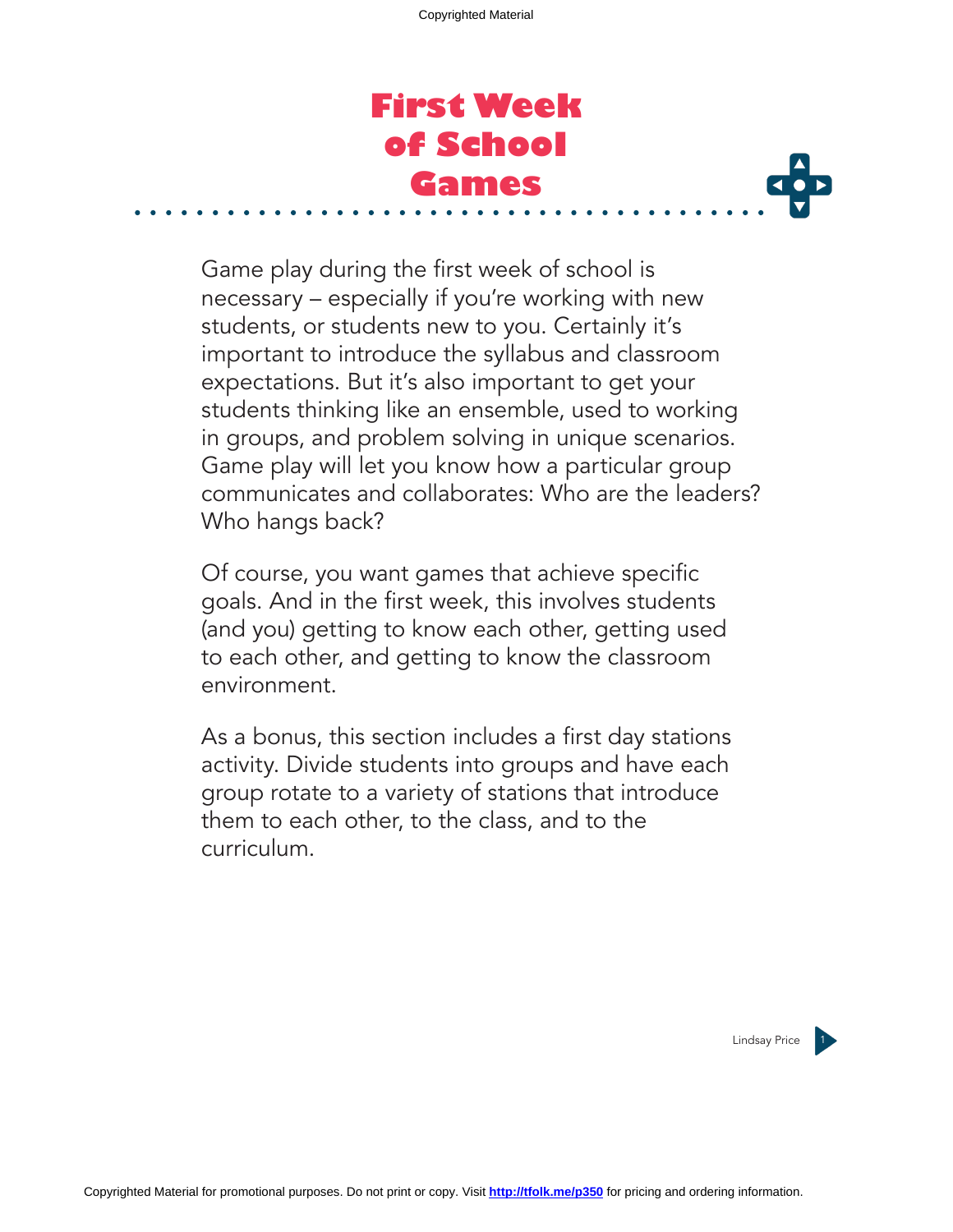



*Goal: To have students learn about each other*

- The class stands in a circle. Each person introduces themselves by saying their name and an action word that begins with the same letter as their first name. *Laughing Lindsay!* The class repeats back the name/action word.
- The class stands in a circle. Each person introduces themselves by saying their name and at the same time makes a large gesture/action to go with their name. This is something that you should model first. The class repeats back the name/action.
- The class stands in a circle. You have a ball. You say your name and lightly toss the ball across the circle. The person who catches the ball says your name and theirs. They toss the ball across the circle. The person who catches it says the name of the person who tossed the ball and their name. After you've been through everyone a couple of times, change it up so that the person who throws the ball has to say the name of the person they're throwing it to.

Not everyone loves a traditional name game, try these alternatives.

- Ask students to count up the letters in their first name. They are to find someone else in the room with the same number. They are now partners. Give students one minute to tell five facts about themselves to their partner. Repeat the process a couple times. Have the group come back together. Each person is to identify another class member they were paired with and say one of the five facts they heard about that person.
- Instead of having everyone introduce themselves by their name, have them introduce themselves by their favourite food: "Hello, I'm carmel corn!" or their favourite colour: "I'm blue!" Once everyone has gone, group them by similar colours or similar foods (all salty foods to the left, sweet foods to the right) and then have them introduce each other.



2 Games for the Drama Classroom: More than Play theatrefolk.com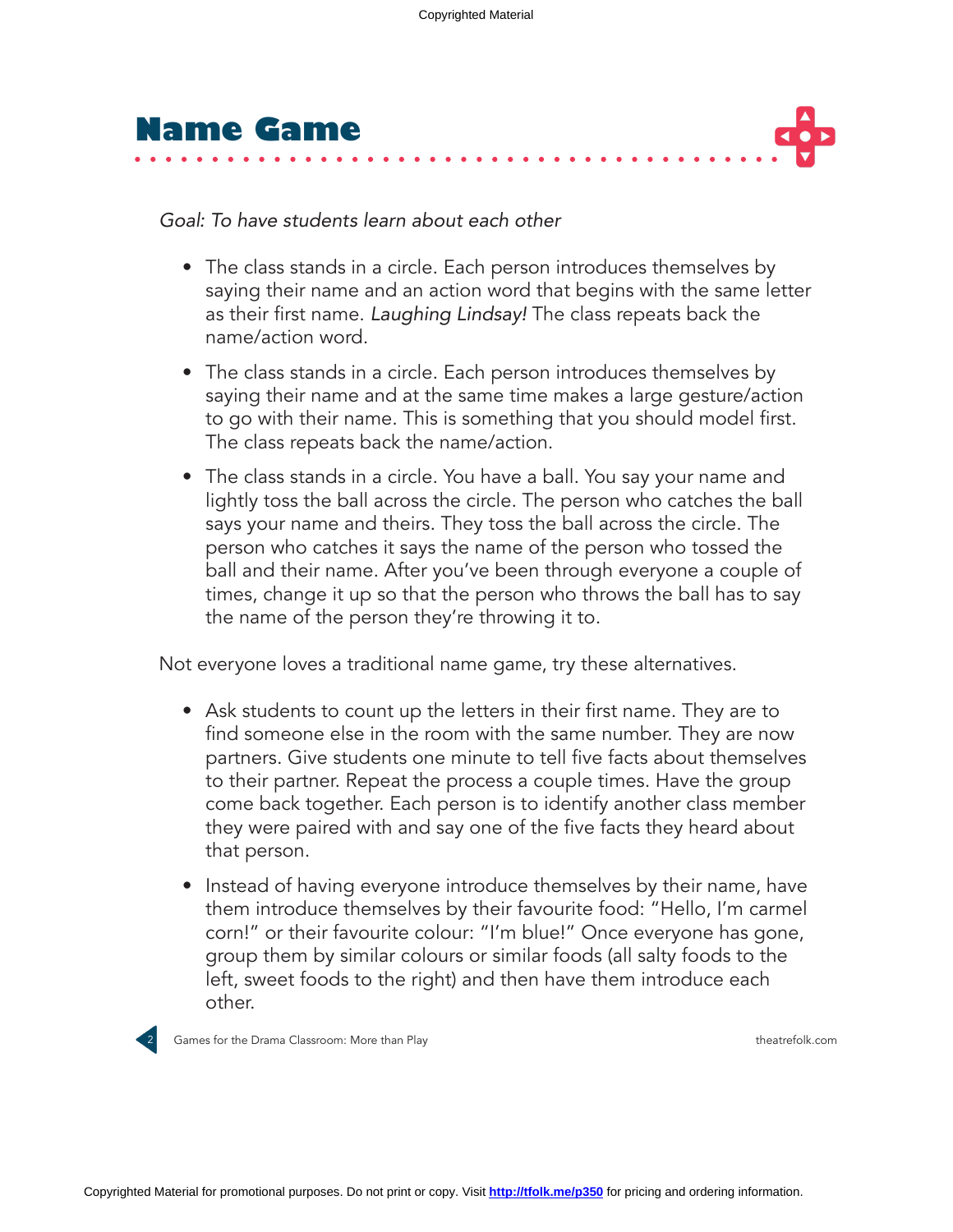• One-word emotion. Have everyone go around and identify one word they are feeling at this exact moment. Once everyone has gone, group them by similar feelings and have them talk about why they're feeling that way.

Lindsay Price 3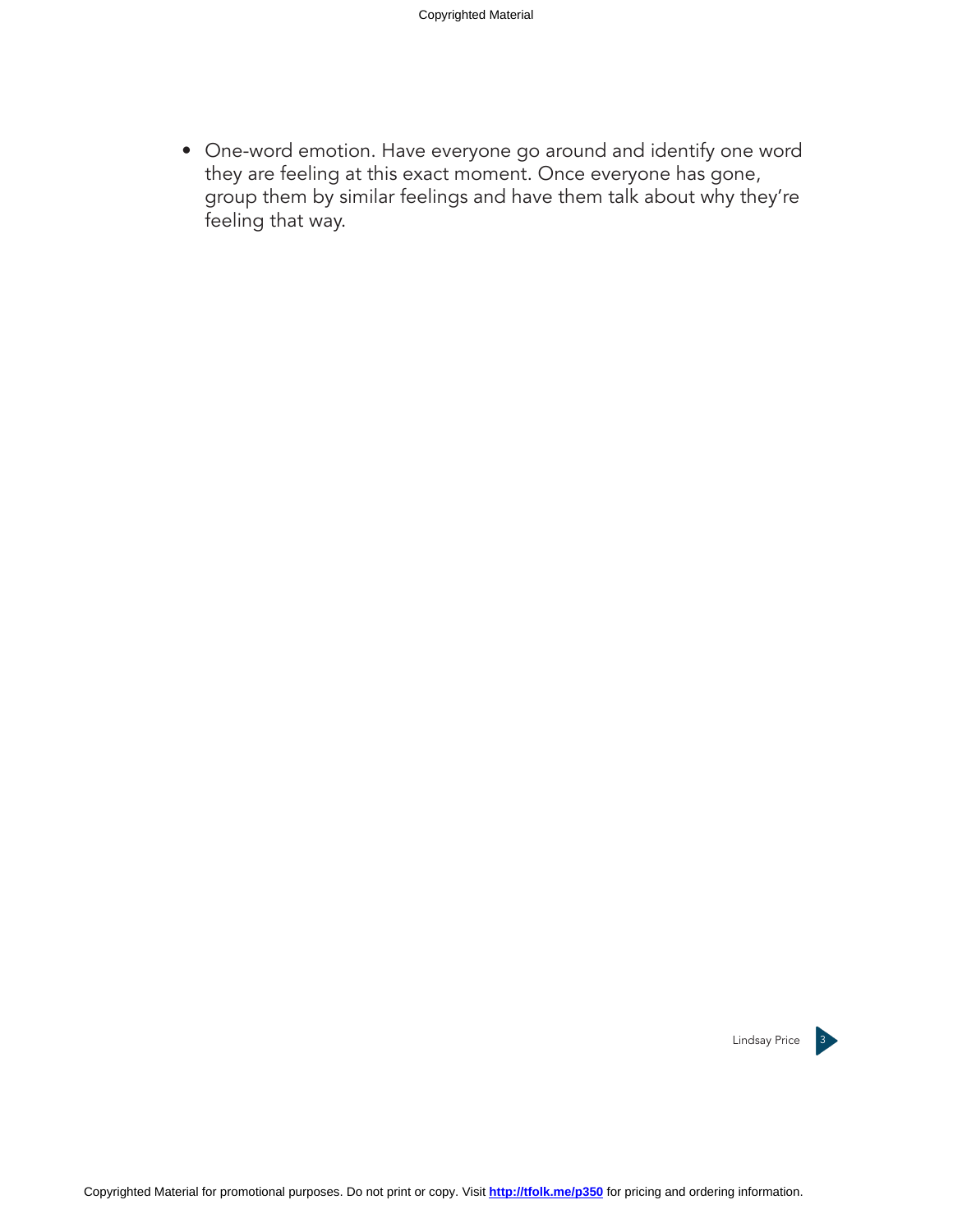# **Three Things in Common**

*Goal: To build community, to use creative-thinking skills, to have students learn about each other*

- Get your students moving around the room. Tell them to move swiftly but with purpose – be aware of their surroundings and focus on not bumping into each other. Tell them also not to talk. Head up, walk with purpose, walk with focus.
- Explain to students they are to find someone in the room who they don't know very well. That person is going to be their partner. Before you begin this exercise, pay attention to who students walk into the room with and who they're chatting with. You want students to choose someone new.
- Explain that they have three minutes to find three things in common with their partner. They are not allowed to use "known" things. For example, it is known that they are in the same drama class. It would be a known thing if they both have brown hair or are wearing the same colour shirt. It would not be a known thing that they both have two dogs, or that their families go camping every summer, or that they can curl their tongue. Students will have to question each other quickly and think together to find possible common ground.
- At the end of the three minutes, students are to walk around the room again with purpose and focus. At your signal, they choose a new partner and search for three things in common.
- After a few rounds, gather students in a circle. Each student shares one thing they found they have in common with another student.



4 Games for the Drama Classroom: More than Play theatrefolk.com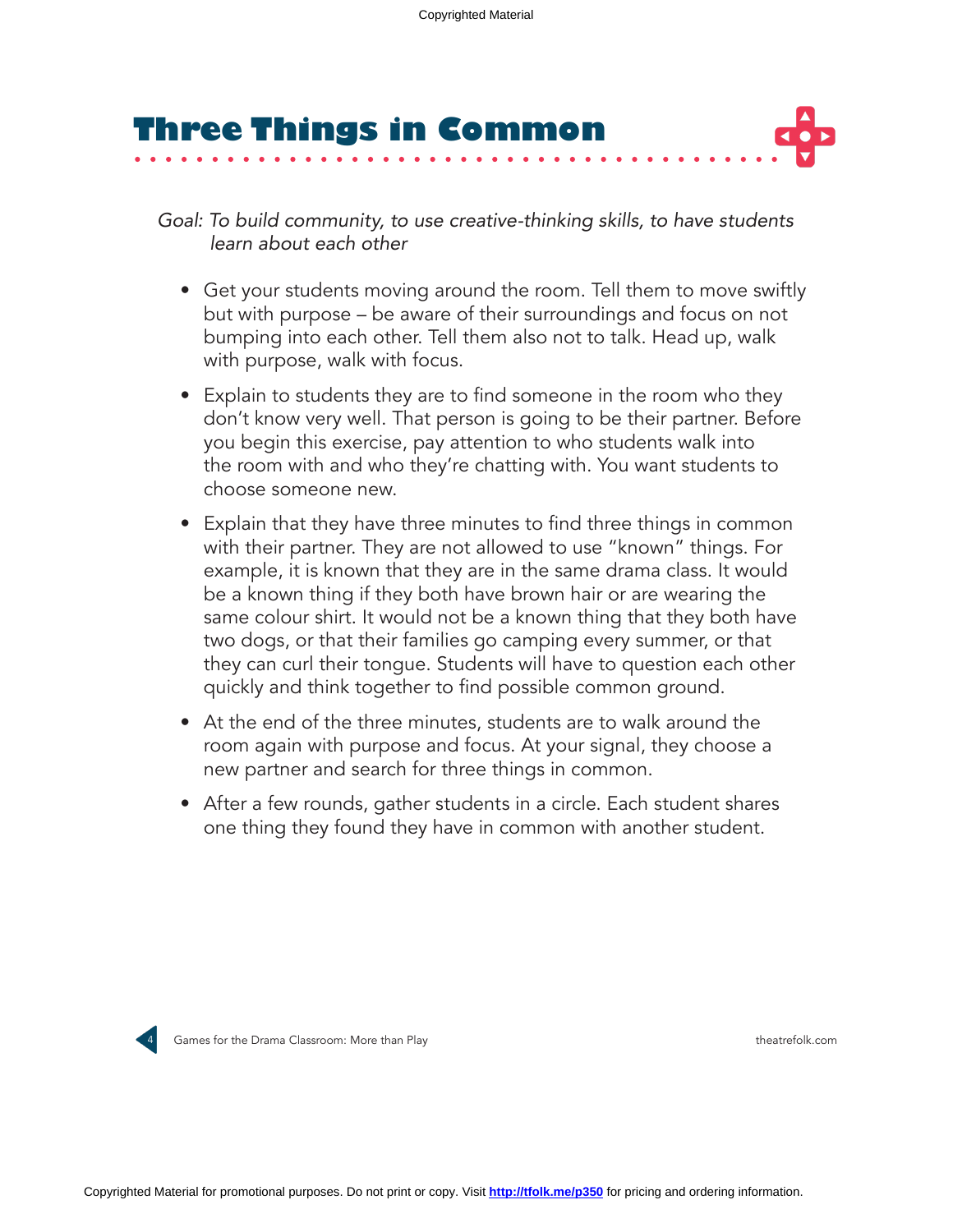

*Goal: To build community, to have students learn about each other*

- Have students get into pairs. Each pair conducts a mini-interview with each other. They need to find out four things:
	- Their partner's name.
	- One thing their partner did in the summer.
	- One hobby or activity their partner does outside of school.
	- One "favourite" thing their partner likes: favourite colour, food, band, movie, etc. (Let students pick whichever "favourite" they want to share.)
- Give students three minutes to interview each other.
- Then they will stand up with their partner and share each other's answers with the class.

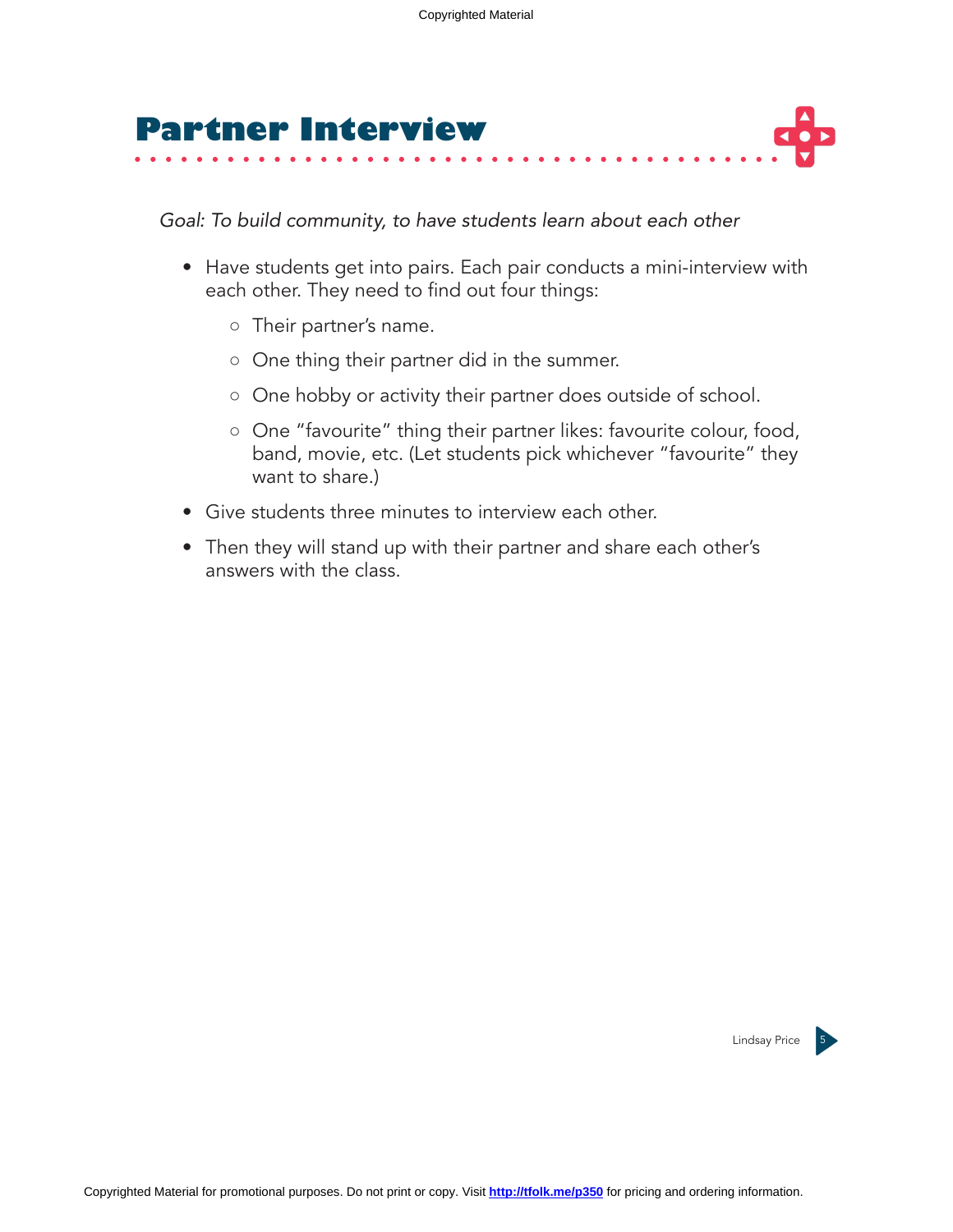



*Goal: To use creative-thinking skills, to have students learn about each other*

- Provide paper and coloured pencils for students.
- Tell students that their first task for the class is to draw themselves. But they don't have to be artists or draw themselves true to life. They are going to use shapes, lines, and symbols (for example, hashtag, stop sign, peace sign, hourglass, smiley face).
- Take students through each of the items and have them think about their personality. If they could draw a shape that represents their personality what would it be. Give students suggestions of shapes (circle, square, rectangle, cube, pyramid, star, crescent, oval, prism) and encourage them to think of multiple shapes – we are all not just one thing. You should have an answer for yourself as well:
	- *I would draw a square for myself, because I love nerding out on*  science fiction. But then in the square I'd draw a star because *I'm also an extrovert.*
	- *I would draw a circle for myself because I love getting things*  done and finishing projects. Also, I'm obsessed with pizza. It *makes me happy.*
- Next ask students to think of their personality in terms of lines. Again give examples (curvy, zigzag, straight, slanting, dashed) and model an answer for yourself as well.
- Lastly, ask students to think of their personality in terms of symbols. Give examples and model an answer for yourself as well:
	- I would draw a treble clef, because music is a big part of my personality. Whatever emotion I'm feeling, I sing about it.
- It would be helpful to play music during this activity, so that students don't feel self-conscious.



6 Games for the Drama Classroom: More than Play theatrefolk.com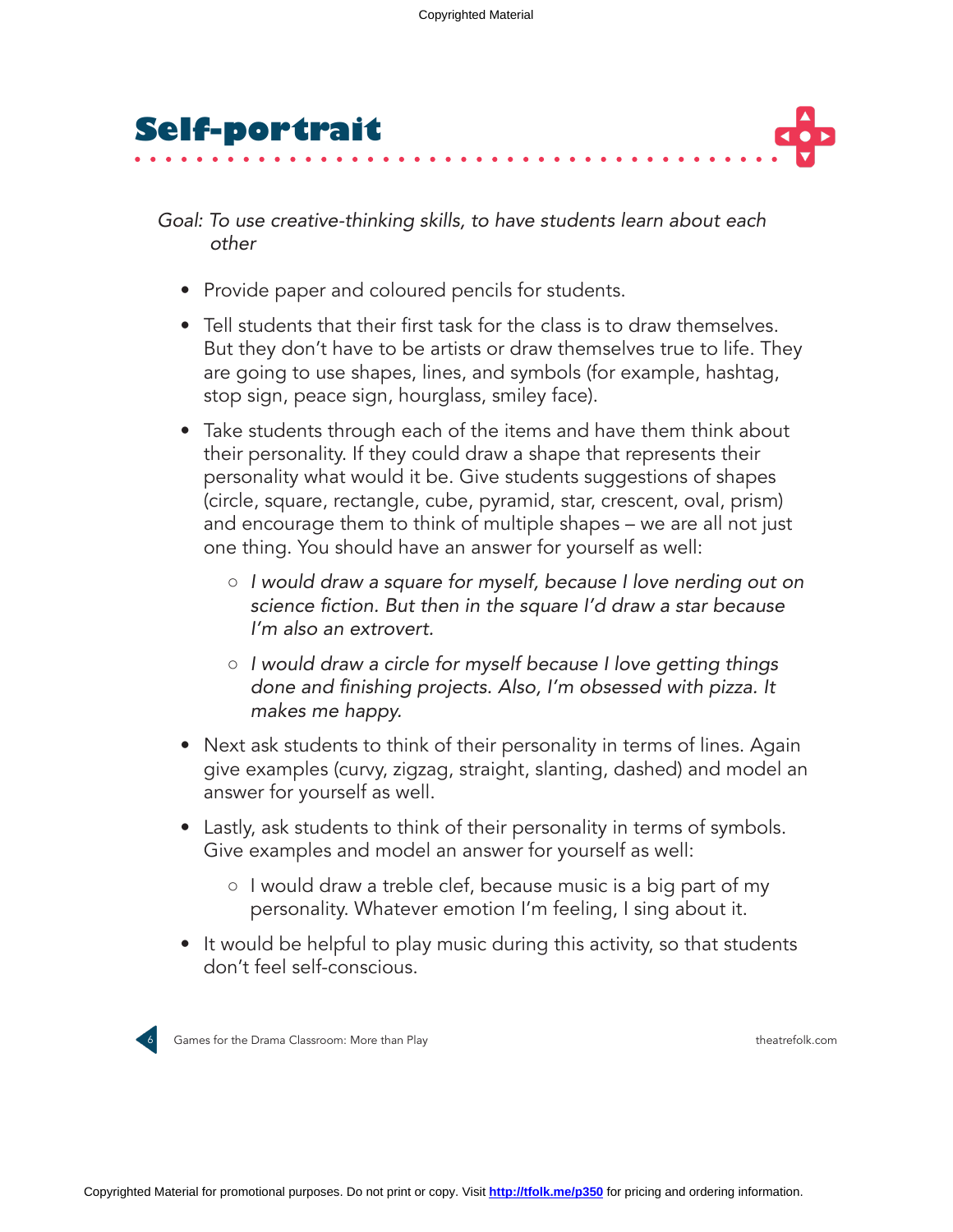- When everyone is finished, make a gallery of the sheets (stick them to the wall or a large piece of paper) and have students do a walkthrough. Tell students they need to identify and then share one shape, one line, and one symbol that stood out to them.
- Gauge your students. If they want to share the reasoning behind their choices publically, give them the opportunity. If not, have them write a journal entry or an Exit Slip where they describe their reasoning for each element.

Lindsay Price 7